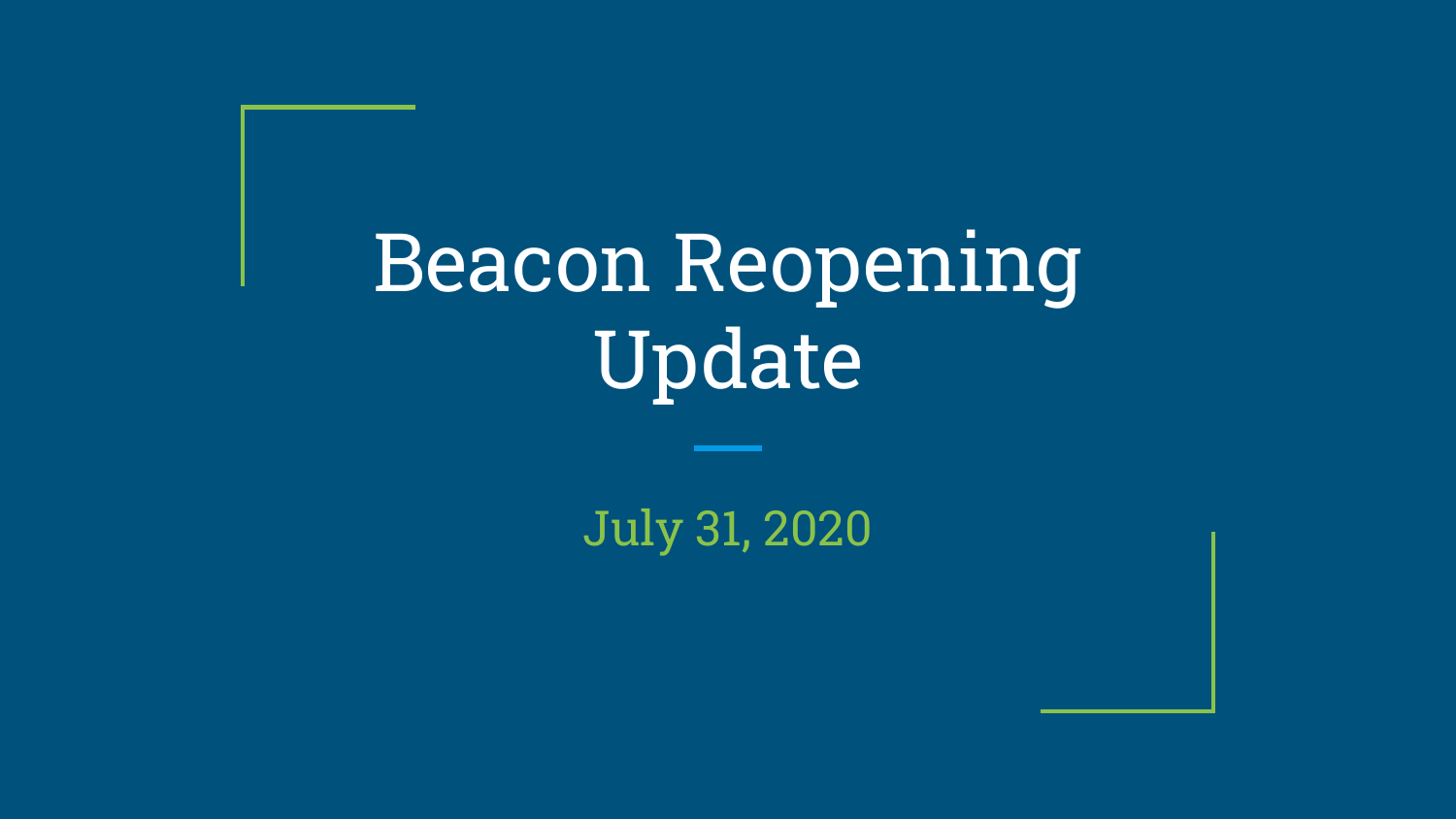#### Where we are right now?

The initial plan has been submitted

The work and planning continues, it feels more like a starting point

Be prepared for changes and be flexible

(Haven't we been doing that for the past five months?)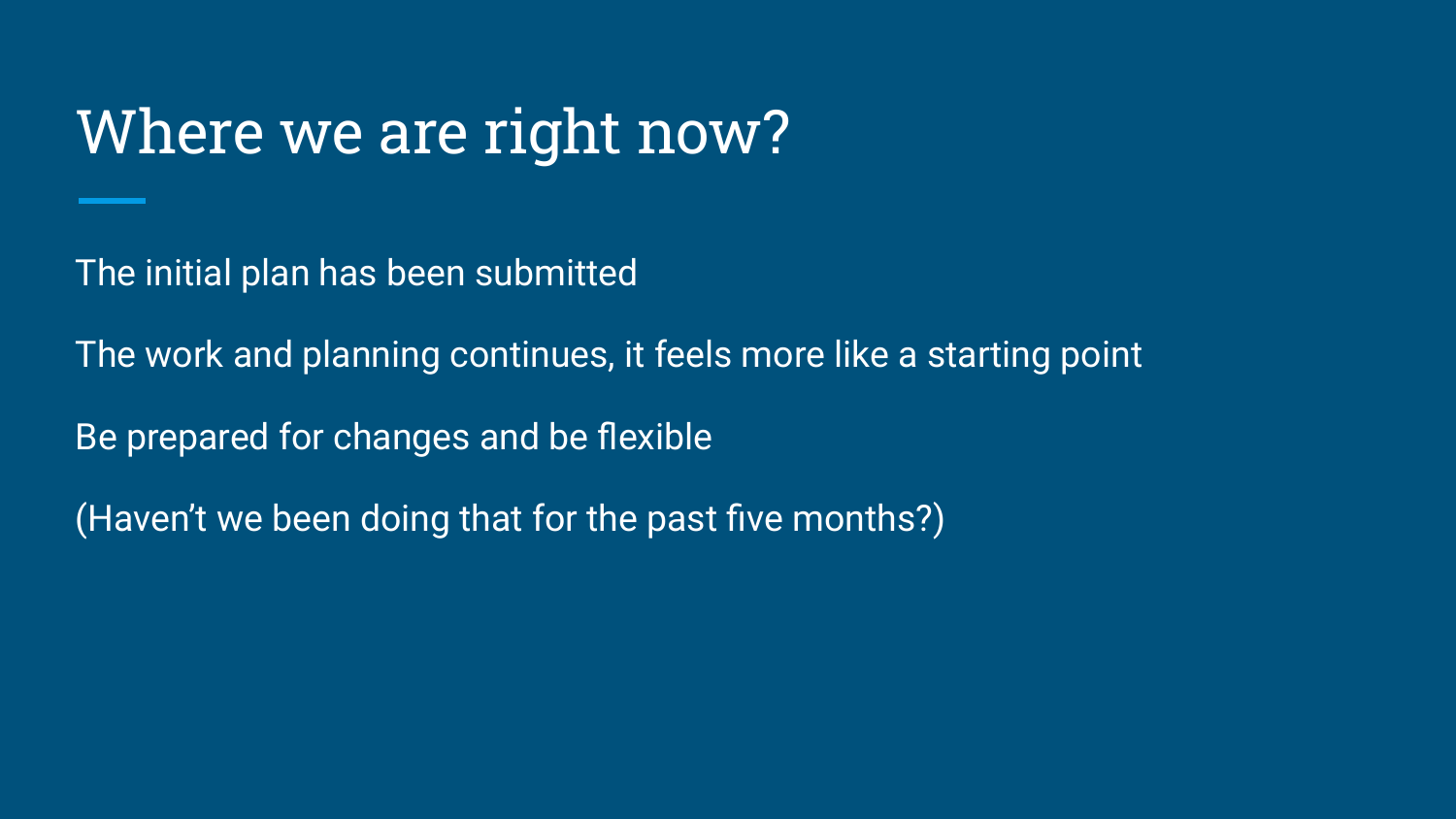#### Process

July 31 Plan Submitted

August 7- Governor Cuomo decision

August 6-14- Parents decide on potential remote/virtual option

August 11 Board Meeting

August 12-25- Community Zooms on Instructional Schedules, Special Education August 24- Board Meeting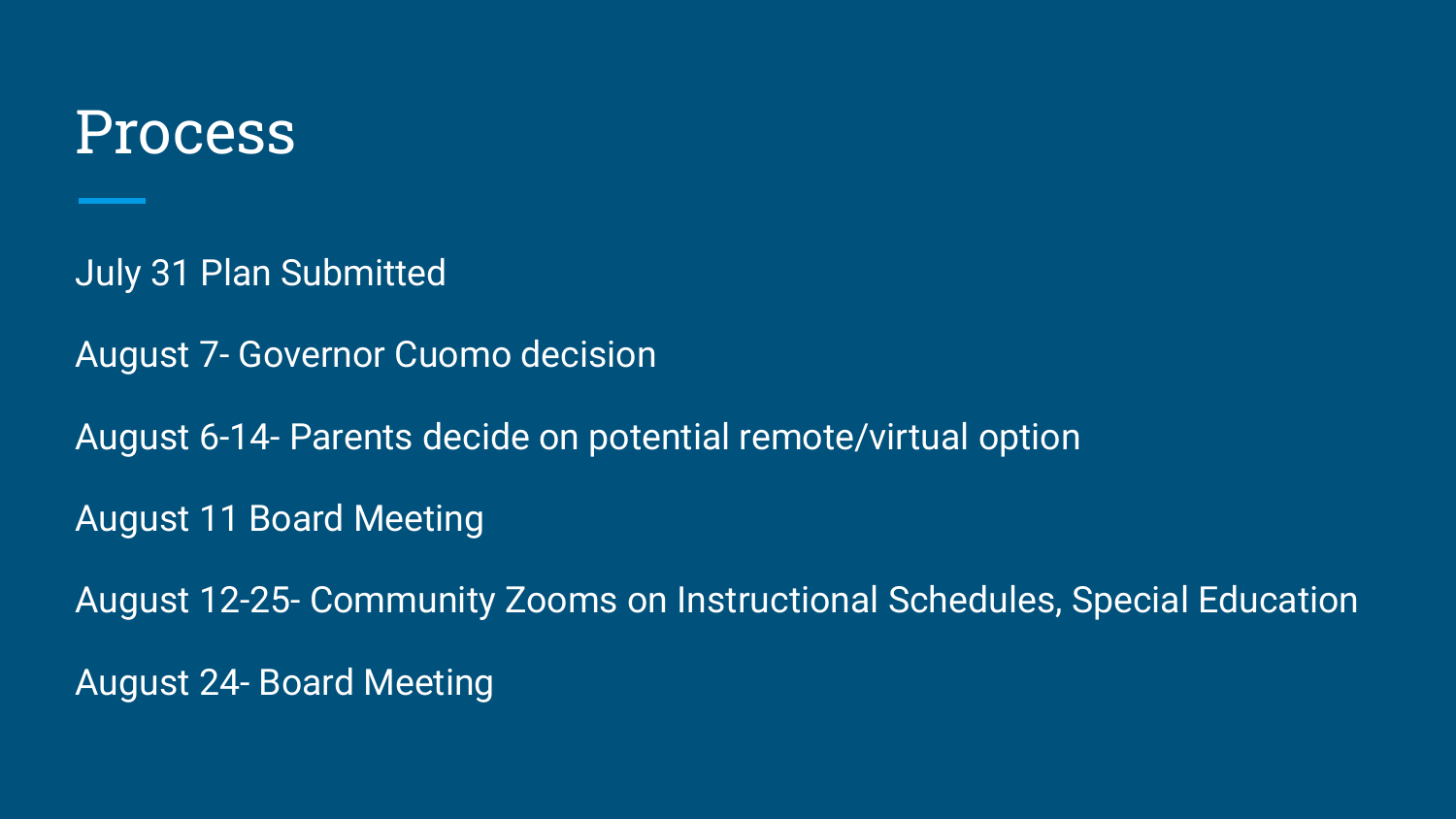#### Process

Remote Learning- Complex planning, uncertain number of students, uncertain how to staff. We will work through it the month of August. This will take time to develop.

Start of School- Potentially delayed by 1-2 days for more preparation time and orientations

Working with teachers to plan to build instructional program that can shift within models fluidly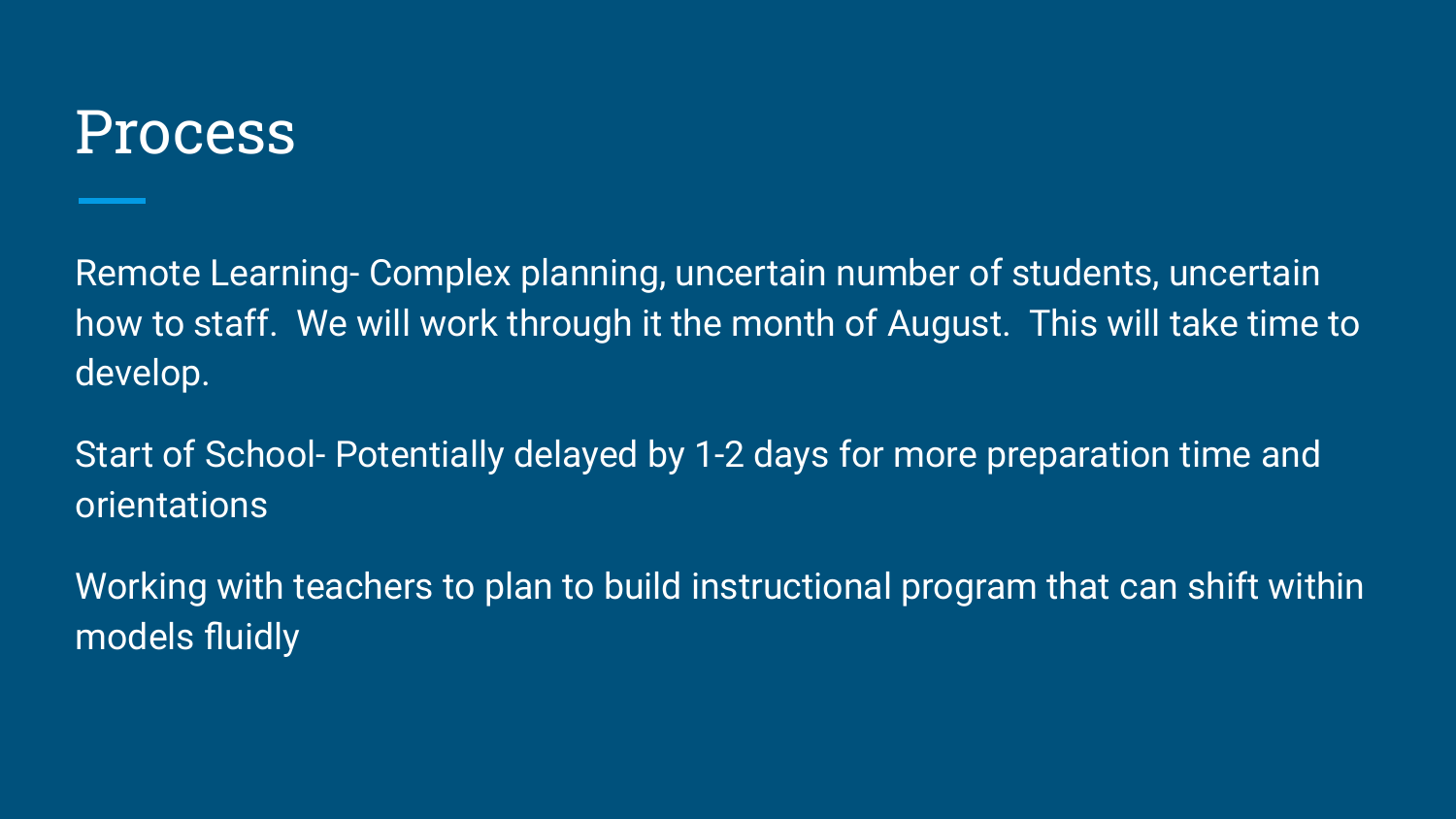## Hybrid Scheduling

We want to keep siblings together in schedule

Create schedule structures that can convert to all remote easily when needed

Create some flexible time to work with students remotely and create new learning opportunities

Be in alignment with BOCES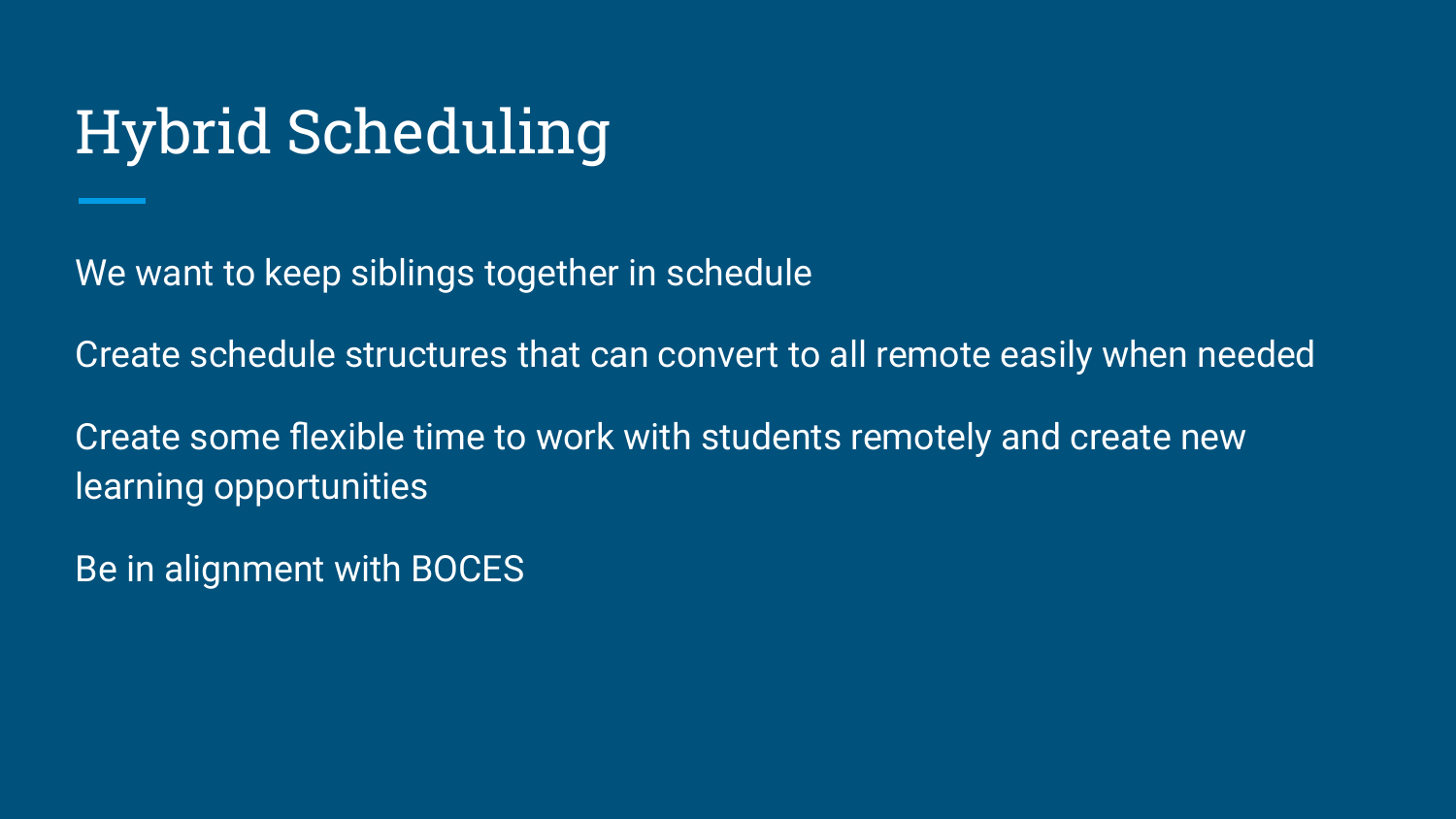#### Instructional Schedules

Start the 20-21 School year on Hybrid model for in-person instruction

Mondays-Tuesdays- Blue group A-L

Wednesdays- All students remote

Thursdays-Fridays- Gold group M-Z

Adjustments will be made to offset Monday holidays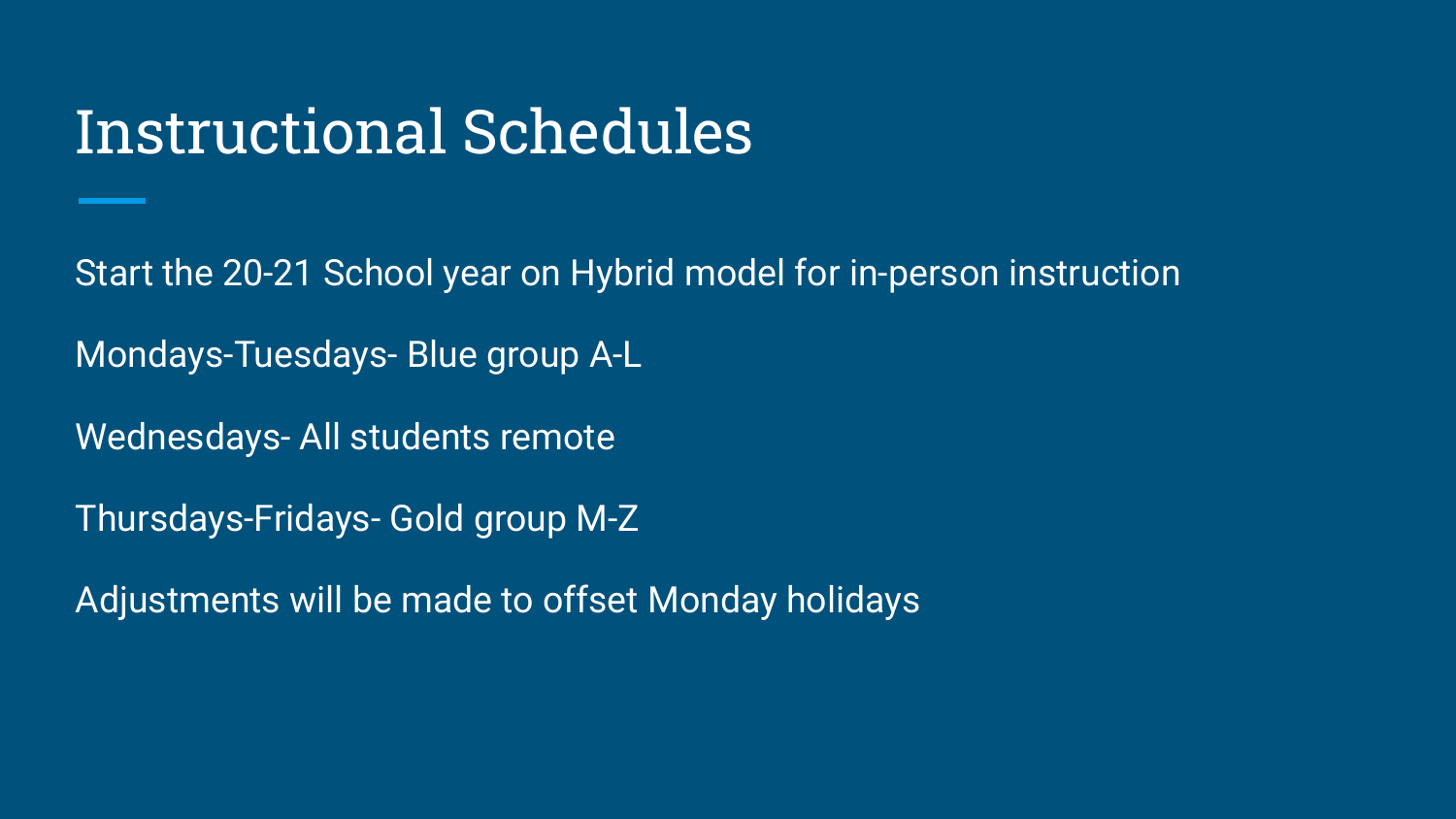## Cleaning/Air Filtration

Use of ultraviolet cleaning towers, electrostatic cleaning machines and bioshield in every classroom

MERV-13 filters in every unit ventilator

More outside time with tents and outdoor classrooms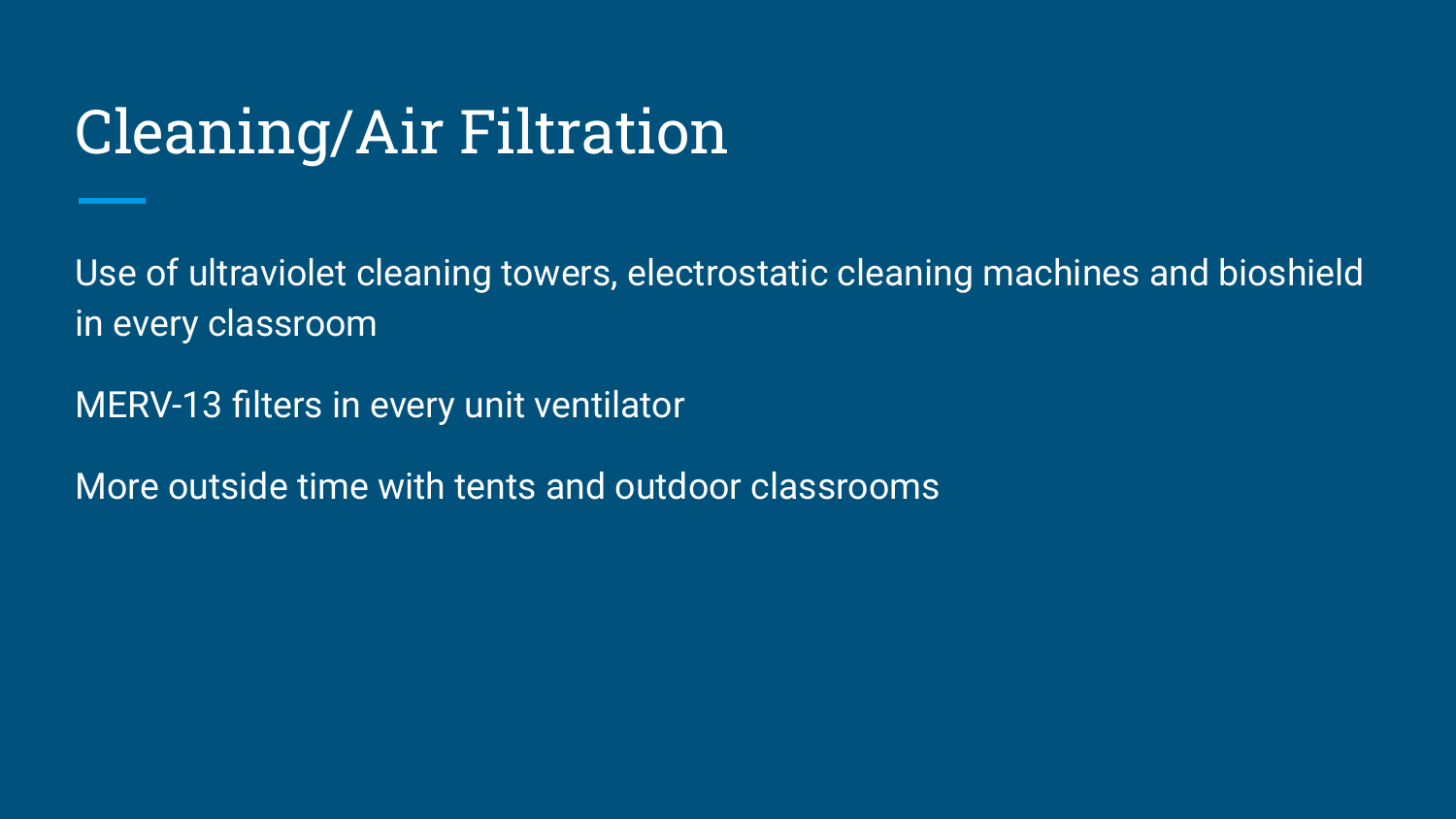### Social Distancing/Masks

Will be required of students and staff on busses, classrooms, hallways, bathrooms

Also required- frequent mask breaks. Schools administrators and teachers will develop mask break protocols that are developmentally appropriate